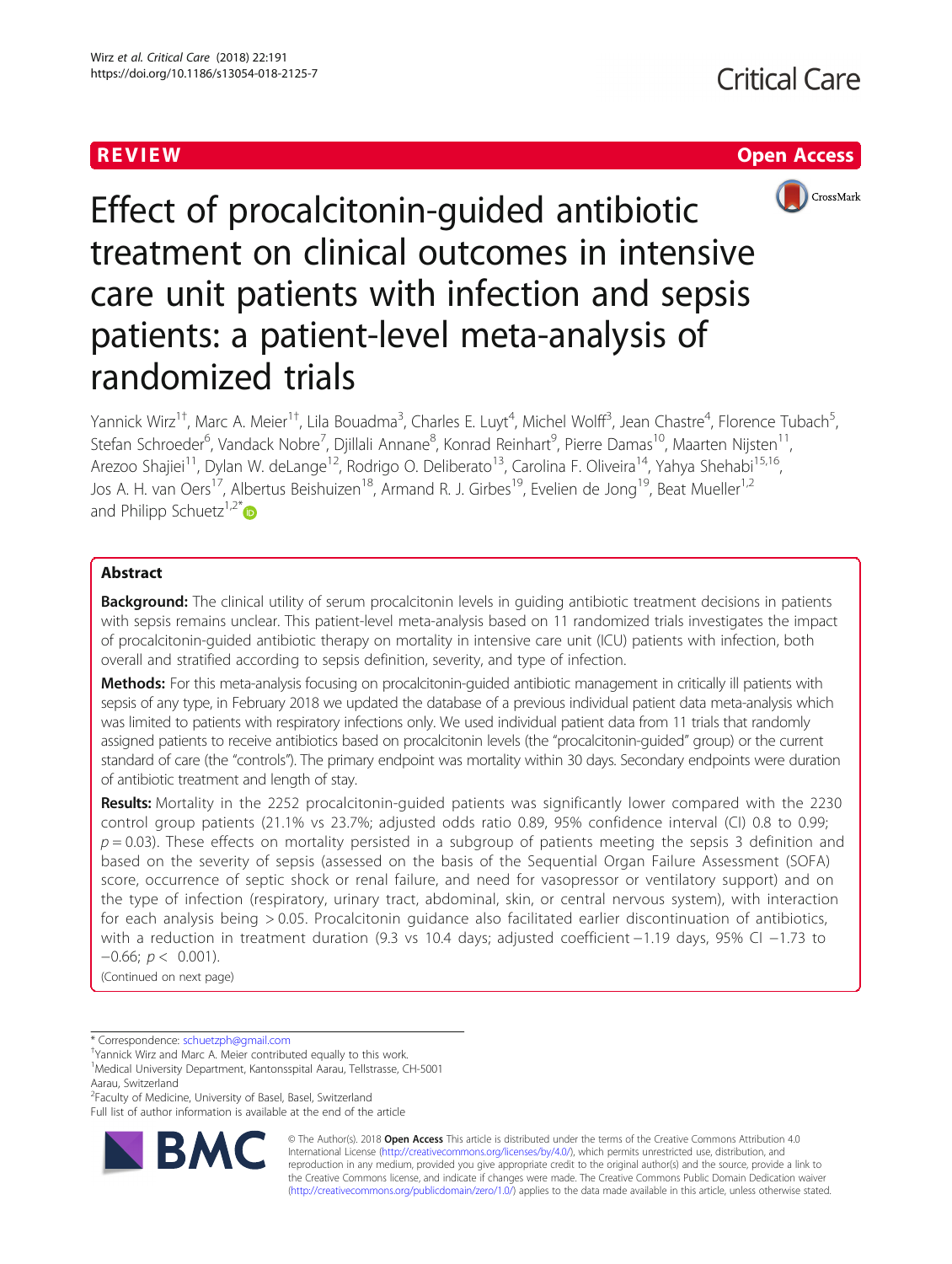## (Continued from previous page)

Conclusion: Procalcitonin-guided antibiotic treatment in ICU patients with infection and sepsis patients results in improved survival and lower antibiotic treatment duration.

Keywords: Sepsis, Procalcitonin, Antibiotic stewardship, Meta-analysis,

## Background

Sepsis, defined as life-threatening organ dysfunction caused by a dysregulated host response to infection, remains a major healthcare problem worldwide and affects millions of people each year [\[1](#page-9-0), [2\]](#page-9-0). Early identification and appropriate initial management including the start of antibiotic treatment and fluid resuscitation improves outcomes [[2](#page-9-0), [3\]](#page-9-0). In addition, monitoring of patients during treatment both for timely escalation of therapy in case of treatment failure and de-escalation in case of a favorable treatment response has an important impact on patient recovery. [\[1](#page-9-0), [2\]](#page-9-0) This also includes early de-escalation or cessation of antibiotic treatment once a patient's condition has stabilized, with signs indicating progression towards the resolution of infection.

Given that clinical signs for monitoring patients with sepsis can be ambiguous, the use of additional biomarkers mirroring specific physiopathological pathways has been proposed. In this context, serum procalcitonin (PCT) has emerged as a sensitive biomarker that provides prognostic information in patients with infections, and thus may improve sepsis management [\[4](#page-9-0), [5\]](#page-9-0). Multiple studies have demonstrated that PCT levels increase in response to bacterial infection and decrease during recovery [[4,](#page-9-0) [5](#page-9-0)]. Reflecting the host response to a bacterial infection, PCT thus provides important adjunctive information in addition to traditional clinical and diagnostic parameters [\[6](#page-9-0)].

Multiple trials have investigated the benefits of using serum PCT levels to guide whether and for how long antibiotic therapy is used—a process referred to as PCT-guided antibiotic stewardship—in patients with infection in the intensive care unit (ICU)  $[1, 7-17]$  $[1, 7-17]$  $[1, 7-17]$  $[1, 7-17]$  $[1, 7-17]$  $[1, 7-17]$  $[1, 7-17]$ . While most trials have focused on the effects of PCT guidance on antibiotic usage, a recent large trial from the Netherlands reported lower mortality following PCT-guided therapy [[10\]](#page-9-0). However, conclusive evidence on the safety of this approach across different types of infection and sepsis severities has been limited due to largely insufficient statistical power in most of the individual trials. Moreover, meta-analyses focusing on the impact of PCT-guided antibiotic stewardship in sepsis patients on clinical outcomes overall and within patient subgroups based on infection type and severity have been inconclusive [[18,](#page-10-0) [19](#page-10-0)]. A noteworthy limitation of these meta-analyses was that they were based on aggregate data, limiting opportunities to harmonize outcome definitions among trials and to investigate the impact of PCT guidance in different patient subgroups.

To address this significant drawback of earlier meta-analyses, we performed a meta-analysis of individual patient data from 11 randomized-controlled trials (RCTs) to assess the safety of using PCT to guide antibiotic decisions in ICU patients with infection and different sepsis severities and with the involvement of different organs.

## **Methods**

# Definition of patient population and trial selection

For this meta-analysis focusing on PCT-guided antibiotic management in critically ill patients with sepsis, we updated the database of a previous individual patient data meta-analysis which was limited to patients with respiratory infections only [\[20,](#page-10-0) [21\]](#page-10-0). Trial selection and data collection were performed following the initial protocol published in the Cochrane Library [\[22\]](#page-10-0) and the report was prepared according to PRISMA individual participant data (IPD) guidelines [\[23,](#page-10-0) [24\]](#page-10-0).

For this analysis, we included all patients residing in an ICU with any type of systemic infection. We thus excluded patients not treated in the ICU and also one trial that focused on ventilator-associated pneumonia because these patients may not have systemic bacterial infections [[25\]](#page-10-0). Furthermore, pediatric trials and those not using PCT to guide initiation and duration of antibiotic treatment were excluded from this analysis.

Given that the definition of sepsis has changed over time [[26](#page-10-0)], and is used differently among researchers and clinicians, we decided to focus primarily on trials involving patients presenting with infections to the critical care unit. However, we performed a subgroup analysis on patients meeting the sepsis 3 definition [[26\]](#page-10-0). We also stratified the analysis based on sepsis severity and type of organ involved. Individual patient data were collected from eligible RCTs which assessed adults meeting these criteria.

## Trial search and data collection

The search strategy for this review was updated in February 2018 in collaboration with personnel from the Cochrane collaboration and executed in all databases from the date of their inception to February 2018. All references were also screened for eligibility. Databases searched included the Cochrane Central Register of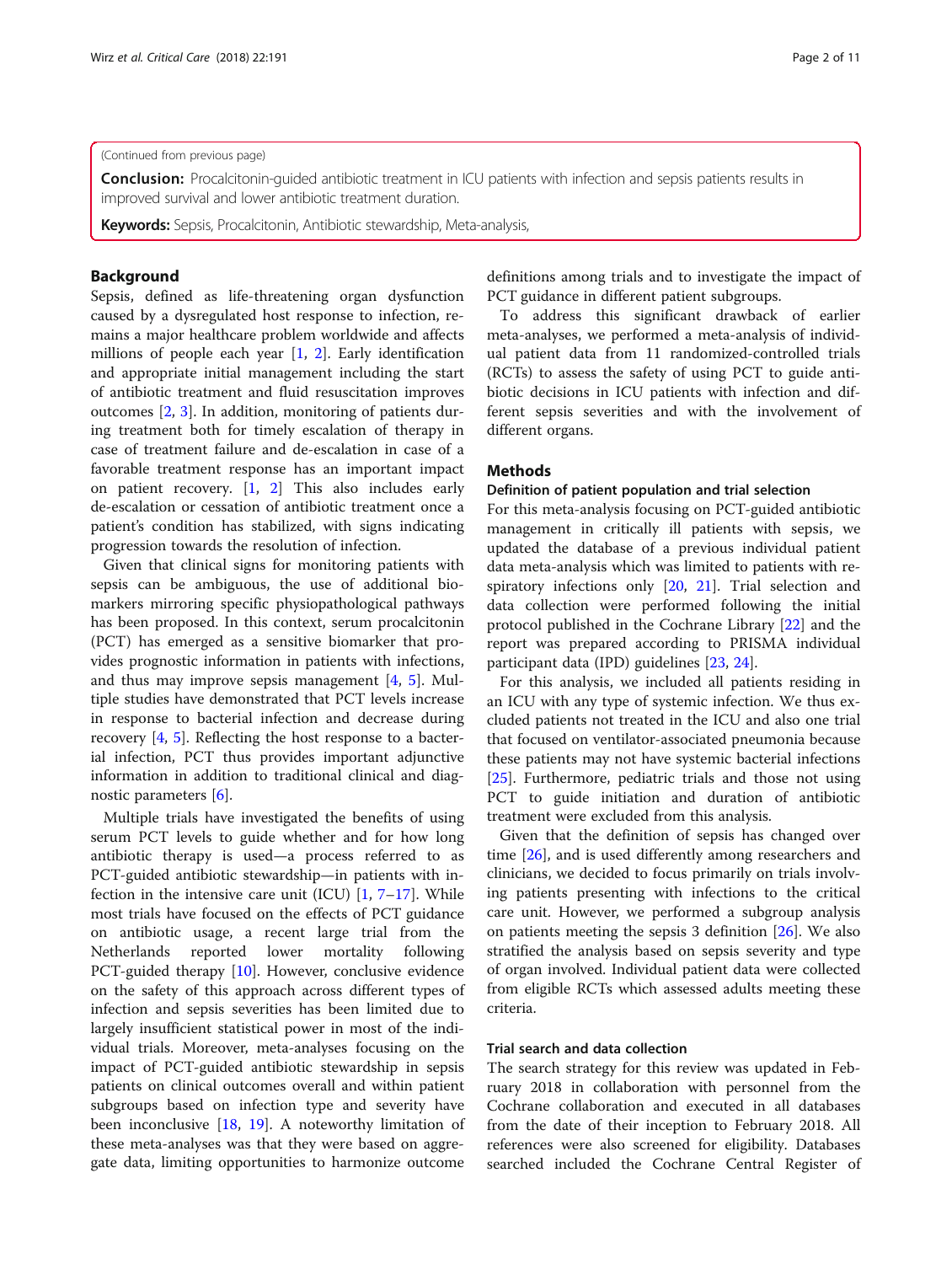<span id="page-2-0"></span>Controlled Trials (CENTRAL; January 2017, issue 1), MEDLINE Ovid (1966 to February 2017), and [Embase.](http://embase.com) [com](http://embase.com) (1980 to February 2017). We applied no language or publication restrictions.

Two authors (YW and MAM) independently assessed trial eligibility based on titles, abstracts, and full-text reports, with further information being obtained directly from investigators as needed. Study protocols, case report forms, and unedited databases containing individual patient data were requested from investigators of all eligible trials. Data from each trial were first checked against reported results and queries were resolved with the principal investigator, trial data manager, or statistician. Data were assessed in a consistent manner across all trials, with standard definitions and parameters, and thus mortality rates differed slightly from previous reports. In accordance with the Cochrane methodology, we used the Grading of Recommendations, Assessment, Development, and Evaluation (GRADE) approach to assess risk of selection bias, performance bias, detection bias, attrition bias, reporting bias, and other types of bias [[27\]](#page-10-0). The grading was performed by two authors (YW and MAM) and, in case of conflicting results, grading was discussed with another author (PS) and within the meta-analysis group.

## Patients and endpoints

All patients with a suspected or proven infection as the main diagnosis treated in the ICU who were included in a previous trial and randomized either to PCT-guided care or a control group were included in the overall analysis. The primary safety endpoint was all-cause mortality within 30 days of randomization. For trials with a shorter follow-up period, the available information was used (e.g., mortality at the time of hospital discharge). The main efficacy endpoint was antibiotic treatment duration. Other clinical endpoints included length of hospital stay and length of ICU stay.

## Statistical analysis

The analysis follows a study protocol similar to a previous protocol published in the Cochrane Library [[22\]](#page-10-0) but we specified the main analysis and subgroup analysis for the sepsis patient population. For the primary endpoint (mortality), odds ratios (ORs) and 95% confidence intervals (CIs) were calculated using multivariable hierarchical logistic regression [[28,](#page-10-0) [29](#page-10-0)]. Variables in the multivariate analysis included treatment arm, age, gender, and type of infection. To control for within- and between-trial variability, a "trial" variable was added to the model as a random effect.

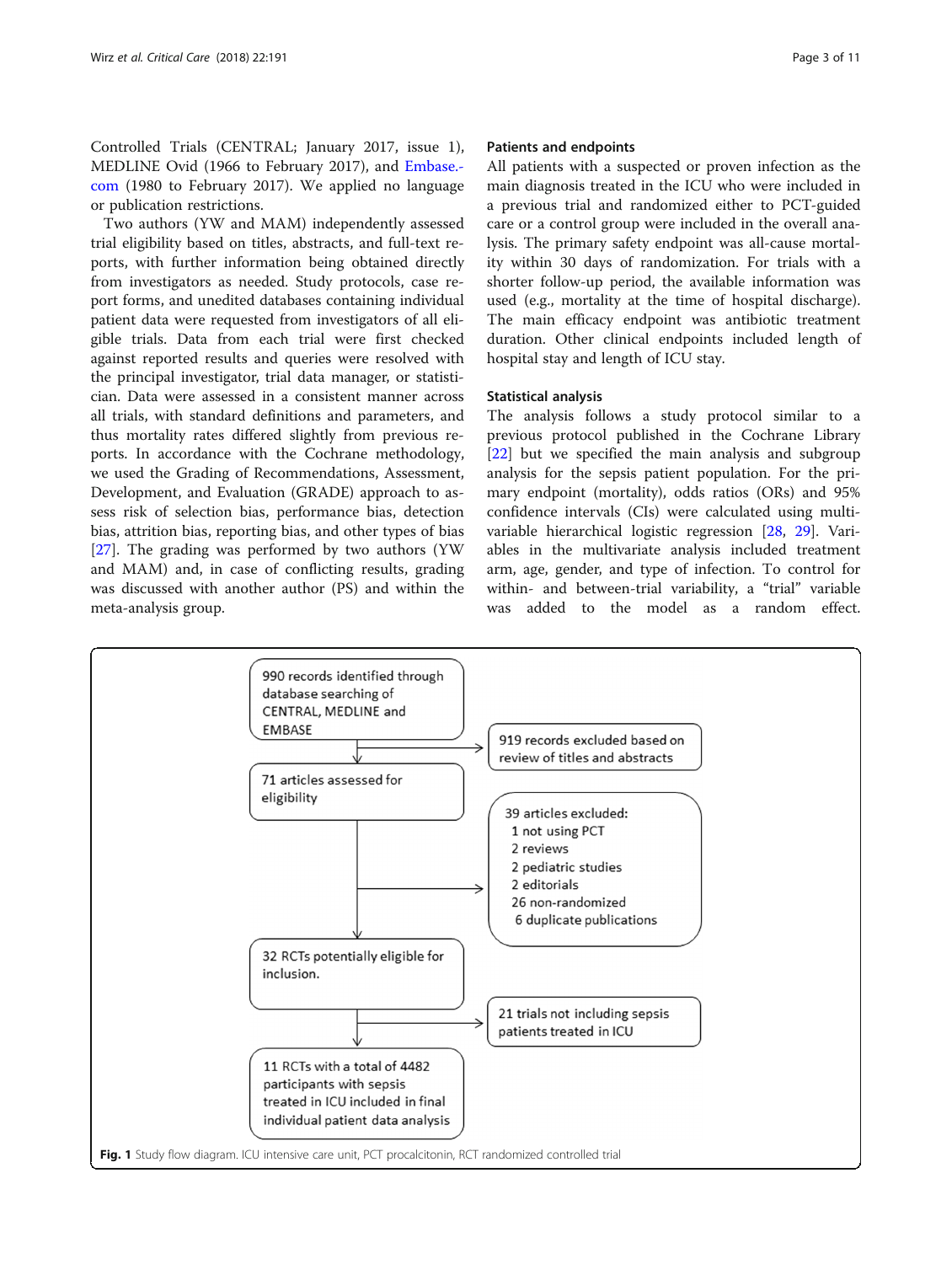<span id="page-3-0"></span>Corresponding linear and logistic regression models were fitted for continuous and binary secondary endpoints, respectively. Analyses followed the intention-to-treat principle by analyzing patients in groups to which they were randomized. Censoring was used for patients with a follow-up < 30 days for the time-to-event analyses.

We performed a prespecified subgroup analysis on patients meeting the sepsis 3 definition, i.e., defining sepsis as life-threatening organ dysfunction due to a dysregulated host response to infection, and, as such, requires at least one organ dysfunction (i.e., at least one organ with a Sequential Organ Failure Assessment (SOFA) score above or equal to 2  $[26]$  $[26]$ ). Additional prespecified subgroup analyses were performed for sepsis severity (septic shock), treatment modality in the ICU, and type of organ

Table 1 Characteristics of included trials

infected. We tested for subgroup effects by adding interaction terms to the model. All statistical analyses were performed using Stata version 9.2 (College Station, Texas, USA) and Review Manager version 5.3.

# Results

Results of the search and characteristics of included trials Data from 4482 individual patients enrolled in 11 of 32 potentially eligible trials were obtained and included in the meta-analysis (Fig. [1](#page-2-0)). A total of 21 trials whose patients did not have sepsis treated in the ICU and which thus did not meet our inclusion criteria were excluded. Included trials were conducted in seven countries including Switzerland, Germany, France, the Netherlands, Brazil, Belgium, and Australia (Table 1). There were two

| First<br>author<br>(year)   | Country                   | Setting,<br>type of<br>trial      | Patients<br>included | Follow-up                                        | Clinical diagnosis                                                                                                           | Type of procalcitonin<br>algorithm; procalcitonin<br>cutoffs used (µq/L) <sup>a</sup>                                              | Compliance<br>with the<br>PCT<br>protocol |
|-----------------------------|---------------------------|-----------------------------------|----------------------|--------------------------------------------------|------------------------------------------------------------------------------------------------------------------------------|------------------------------------------------------------------------------------------------------------------------------------|-------------------------------------------|
| Annane<br>$(2013)$ [7]      | France                    | ICU,<br>multicenter               | 62                   | Hospital stay                                    | Severe sepsis without overt<br>source of infection and negative<br>blood culture                                             | Initiation and duration; R<br>against AB: $< 0.5$ ( $< 0.25$ ); R<br>for AB: $> 0.5$ ( $> 5.0$ )                                   | 63%<br>adherence                          |
| Bloos<br>$(2016)$ [8]       | Germany                   | ICU,<br>multicenter               | 1089                 | 3 months                                         | Severe sepsis or septic shock<br>(SIRS and documented infection<br>+ criteria for severe sepsis/septic<br>shock)             | Discontinuation at days 4, 7,<br>and 10; R against AB: $<$ 1.0<br>or > 50% drop over previous<br>value                             | 49.6%<br>adherence                        |
| Bouadma<br>$(2010)$ [9]     | France                    | ICU.<br>multicenter               | 621                  | 2 months                                         | Critically ill patients with<br>assumed/proven bacterial<br>infection                                                        | Initiation and duration; R<br>against AB: $< 0.5$ ( $< 0.25$ ); R<br>for AB: $> 0.5$ ( $> 1.0$ )                                   | 47%<br>adherence                          |
| De Jong<br>$(2016)$ [10]    | <b>The</b><br>Netherlands | ICU,<br>multicenter               | 1546                 | 1 year                                           | Critically ill patients with<br>assumed infection                                                                            | Duration; R against AB: < 0.5<br>or $>80\%$ drop over peak<br>value                                                                | 44%<br>adherence                          |
| Deliberato<br>$(2013)$ [11] | Brazil                    | ICU, single<br>center             | 81                   | ICU discharge or<br>14 days<br>postrandomization | Sepsis patients with<br>microbiologically confirmed<br>bacterial infection                                                   | Duration; R against AB: < 0.5<br>or > 90% drop over peak<br>value                                                                  | 47.6%<br>adherence                        |
| Hochreiter<br>$(2009)$ [14] | Germany                   | Surgical<br>ICU, single<br>center | 110                  | Hospital stay                                    | Sepsis (SIRS and documented<br>infection)                                                                                    | Duration; R against AB: < 1<br>or $>65\%$ drop over 3 days                                                                         | not<br>reported                           |
| Layios<br>$(2012)$ [15]     | Belgium                   | ICU, single<br>center             | 379                  | 1 month                                          | Critically ill patients with<br>assumed infection                                                                            | Initiation; R against AB: $< 0.5$<br>$(< 0.25)$ ; R for AB: $> 0.5$ ( $> 1.0$ )                                                    | 46.3%<br>adherence                        |
| Nobre<br>$(2008)$ [17]      | Switzerland               | ICU, single<br>center             | 79                   | 1 month                                          | Severe sepsis or septic shock                                                                                                | Duration; R against AB: < 0.5<br>$(< 0.25)$ or $> 80\%$ drop over<br>peak value; R for AB: $> 0.5$<br>(>1.0)                       | 81%<br>adherence                          |
| Oliveira<br>$(2013)$ [16]   | <b>Brazil</b>             | ICU,<br>multicenter               | 94                   | 28 days or<br>hospital discharge                 | Severe sepsis or septic shock<br>(SOFA score > 10 and/or<br>bacteremia)                                                      | Discontinuation; Initial $< 1.0$ :<br>R against AB: 0.1 at day 4;<br>$Initial > 1.0$ : R against: $> 90\%$<br>drop over peak value | 87.8%<br>adherence                        |
| Schroeder<br>$(2009)$ [13]  | Germany                   | Surgical<br>ICU, single<br>center | 27                   | Hospital stay                                    | Severe sepsis following<br>abdominal surgery (SIRS and<br>documented infection + criteria<br>for severe sepsis/septic shock) | Duration; R against AB: $<$ 1<br>or $> 65\%$ drop over 3 days                                                                      | not<br>reported                           |
| Shehabi<br>$(2014)$ [1]     | Australia                 | ICU,<br>multicenter               | 394                  | 3 months                                         | Sepsis (SIRS and documented<br>infection)                                                                                    | Duration; R against AB: < 0.25<br>$(< 0.1)$ or $> 90\%$ drop over<br>peak value                                                    | 97%<br>adherence                          |

AB antibiotic, ICU intensive care unit, PCT procalcitonin, R recommendation, SIRS systemic inflammation response system, SOFA Sequential Organ Failure Assessment

<sup>a</sup> Cutoffs are listed as recommendation (strong recommendation)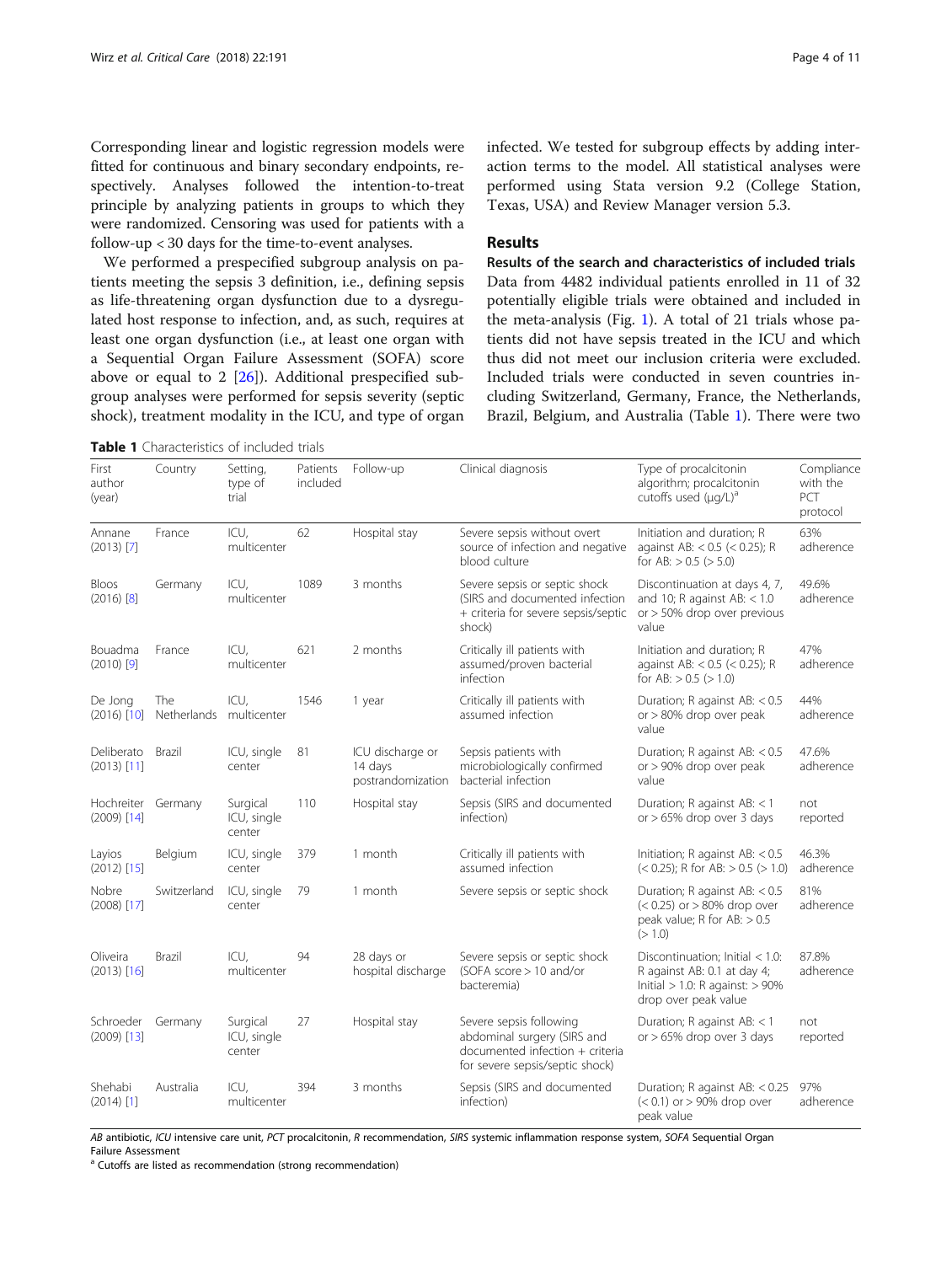trials from surgical ICUs with postoperative sepsis patients, while the remaining nine trials focused on medical or mixed ICU patients with sepsis. All trials focused on sepsis patients but, as demonstrated in Table [1](#page-3-0), definition of patients varied somewhat. The largest trials were those by De Jong  $(n = 1546)$  [[10\]](#page-9-0), Bloos  $(n = 1089)$  [\[8](#page-9-0)], and Bouadma ( $n = 621$ ) [\[9](#page-9-0)]. The PCT algorithms used in the different trials were similar and mainly focused on early discontinuation of antibiotics if PCT dropped below 0.5 μg/L or by 80% from the peak level.

The quality of trials according to GRADE criteria was moderate to high (see Additional file [1\)](#page-9-0). There was a low risk of selection bias, attrition bias, and reporting bias. Trials did not blind caregivers and patients with regard to the intervention and only about one-third of the trials featured blinded outcome assessment. There was no evidence of publication bias based on inspection of the funnel plot (see Additional file [1\)](#page-9-0). We also found variable adherence to the PCT protocols ranging from 44% to 97% (Table [1](#page-3-0)).

Baseline characteristics of individual patients were similar between the PCT and control groups. About 50% of patients had sepsis due to infection of the lung, followed by abdominal infection (18%) and urinary tract infection (5%). The mean SOFA score was 7.4 points and more than two-thirds of patients were on vasopressors and/or ventilation support. Table 2 lists additional baseline characteristics stratified according to randomization. There were no statistical differences between the two groups.

## Primary safety endpoint: mortality

There were 529 deaths among 2230 control group patients (23.7%) compared with 475 deaths among 2252 PCT-guided patients (21.1%), resulting in significantly lower mortality in the PCT group (adjusted OR 0.89, 95% CI 0.80 to 0.99;  $p = 0.03$  $p = 0.03$ ) (Fig. [2](#page-5-0) and Table 3). This effect was consistent in patients meeting the sepsis 3 definition, and across different severity groups based on SOFA score, presence or absence of septic shock, ventilatory failure, and renal support  $(p > 0.05$  for each interaction, indicating no significant difference due to subgroup effect). The effects on mortality were also consistent among different types of infections including respiratory tract, urinary, abdominal, skin/soft tissue, and central nervous system (CNS) infections ( $p > 0.05$  for each interaction) (Table [4\)](#page-8-0).

As an additional sensitivity analysis, a meta-analysis of the aggregate results of all trials was conducted (see Additional file [1\)](#page-9-0). The point estimate for mortality in this analysis was similar to that seen in the individual patient data analysis but did not reach statistical significance (OR 0.88, 95% CI 0.76 to 1.01). Heterogeneity was low, suggesting robust effects ( $I^2 = 0\%$ ).

| Demographics                |                 |                 |
|-----------------------------|-----------------|-----------------|
| Age (years)                 | $64.1 \pm 15.0$ | $63.5 \pm 15.2$ |
| Male gender                 | 1281 (57.5%)    | 1273 (56.5%)    |
| Primary focus of infection  |                 |                 |
| Respiratory                 | 1101 (49.4%)    | 1102 (48.9%)    |
| Urinary                     | 129 (5.8%)      | 118 (5.2%)      |
| Abdominal                   | 417 (18.7%)     | 391 (17.4%)     |
| Skin/soft tissue            | 41 (1.8%)       | 32 (1.4%)       |
| CNS                         | 35 (1.6%)       | 38 (1.7%)       |
| Other/unknown               | 440 (19.7%)     | 519 (23.0%)     |
| Genital/gynecologic         | $8(0.4\%)$      | $3(0.1\%)$      |
| Catheter-related            | 14 (0.6%)       | 16 (0.7%)       |
| Bloodstream                 | 36 (1.6%)       | 25 (1.1%)       |
| Upper respiratory           | $9(0.4\%)$      | 8 (0.4%)        |
| Vital signs                 |                 |                 |
| Temperature (°C)            | $37.7 \pm 1.2$  | $37.8 \pm 1.1$  |
| Sepsis score                |                 |                 |
| Meeting sepsis 3 definition | 1630 (73.1%)    | 1605 (71.3%)    |
| SOFA score (points)         | $7.4 \pm 4.0$   | $7.3 \pm 4.1$   |
| Additional sepsis support   |                 |                 |
| Vasopressor use             | 1593 (76.3%)    | 1606 (76.7%)    |
| Ventilation support         | 1434 (68.1%)    | 1478 (69.4%)    |
| Renal replacement           | 767 (34.4%)     | 757 (33.6%)     |

Values are presented as mean  $\pm$  standard deviation or n (%) as appropriate CNS central nervous system, PCT procalcitonin, SD standard deviation, SOFA Sequential Organ Failure Assessment

As an additional sensitivity analysis, we restricted the analysis to trials reporting  $\geq 28$  days mortality, thereby excluding three trials where this information was not assessed (Table [1\)](#page-3-0). Again, results were similar to the main results.

## Primary efficacy endpoint: antibiotic use

A moderate reduction in total antibiotic treatment duration resulted from PCT guidance (mean 10.4 ± 9.7 vs  $9.3 \pm 9.2$  days; adjusted regression coefficient  $-1.19$  days, 95% CI  $-1.73$  to  $-0.66$ ;  $p < 0.001$ ) (Table [3](#page-6-0)). Effects were similar in patients meeting the sepsis 3 definition. There was some evidence of effect modification with stronger effects in patients with lower sepsis severity based on SOFA score (−2.62 days in patients with SOFA score of 0–6 points vs 0.01 days in patients with SOFA score of 7–9 and −0.63 days in patients with SOFA scores of 10–24 ( $p$  for the interaction < 0.05). Similarly, in patients with abdominal infection, PCT-guided therapy did not reduce duration of treatment compared with

PCT group  $(n = 2252)$ 

|  |  | Table 2 Baseline characteristics of included patients |  |  |
|--|--|-------------------------------------------------------|--|--|
|--|--|-------------------------------------------------------|--|--|

 $(n = 2230)$ 

Parameter **Control** group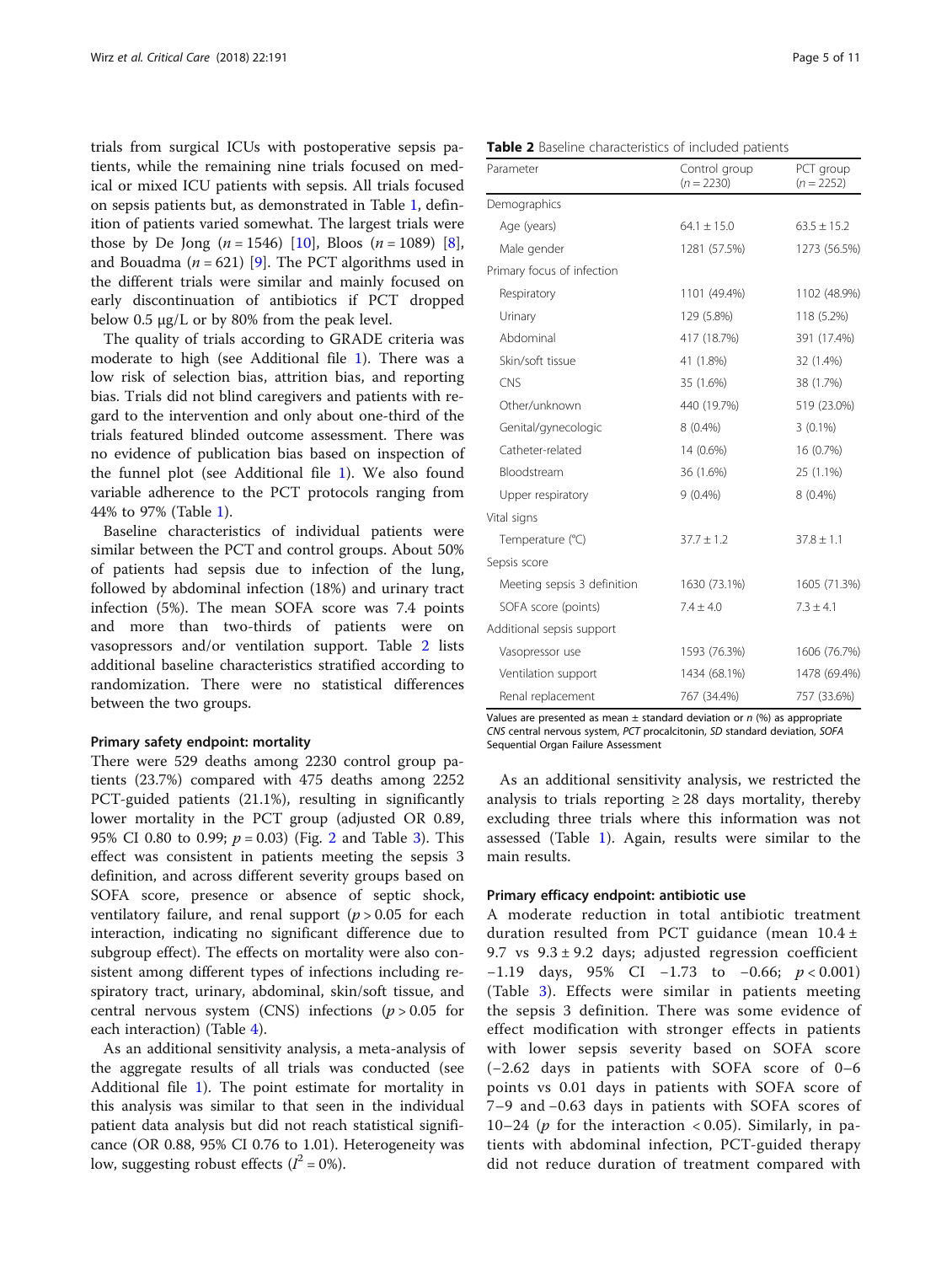<span id="page-5-0"></span>

patients with all other infected organs, with the strongest effects being seen in patients with skin and soft tissue infections (−4.6 days, 95% CI −10.36 to 1.23;  $p = 0.122$ ).

## Length of stay

Length of hospital stay (adjusted regression coefficient 0.09 days, 95% CI −1.51 to 1.7;  $p = 0.908$ ) and ICU stay (adjusted regression coefficient 0.04 days, 95% CI -0.9 to 0.99;  $p = 0.928$ ) were similar in the PCT and control groups overall and in most subgroup analyses. Patients in the highest SOFA categories had longer lengths of ICU and hospital stay if PCT guidance had been used (3.21 days, 95% CI −0.76 to 7.18, and 2.08 days, 95% CI −0.08 to 4.24, respectively). In addition, patients with renal failure (renal support) had longer lengths of hospital stay while patients with no renal failure had shorter stays (2.97 days vs −1.41 days).

## **Discussion**

This meta-analysis of individual patient data from 11 randomized trials that included 4482 patients with infection treated in ICUs revealed lower mortality associated

with PCT-guided therapy, confirming the results of a large Dutch trial [\[10\]](#page-9-0). This effect was consistent in sepsis patients based on the sepsis 3 definition, and across different severities and types of sepsis based on whether PCT-guided treatment was employed, and also across different types of infection. Moreover, PCT guidance was also associated with a modest reduction in exposure to antibiotics through shorter treatment durations and earlier discontinuation. However, PCT guidance did not have an effect on length of ICU or hospital stay.

Early diagnosis combined with initiation of appropriate antibiotic treatment remains the cornerstone of sepsis care [[30\]](#page-10-0). Once treatment is initiated, close monitoring of patients is of the utmost importance to identify patients with a favorable disease course who are at low risk for complications so that one may consider early cessation of antibiotic therapy. Daily assessment of patient risk using objective prognostic parameters is therefore important. In addition to clinical parameters, blood markers may aid in patient monitoring [[31](#page-10-0)–[34](#page-10-0)]. While serum lactate is a commonly used biomarker that may help guide resuscitation measures [[35\]](#page-10-0), PCT has been previously demonstrated to be helpful in assessing the response to antimicrobial treatment and in aiding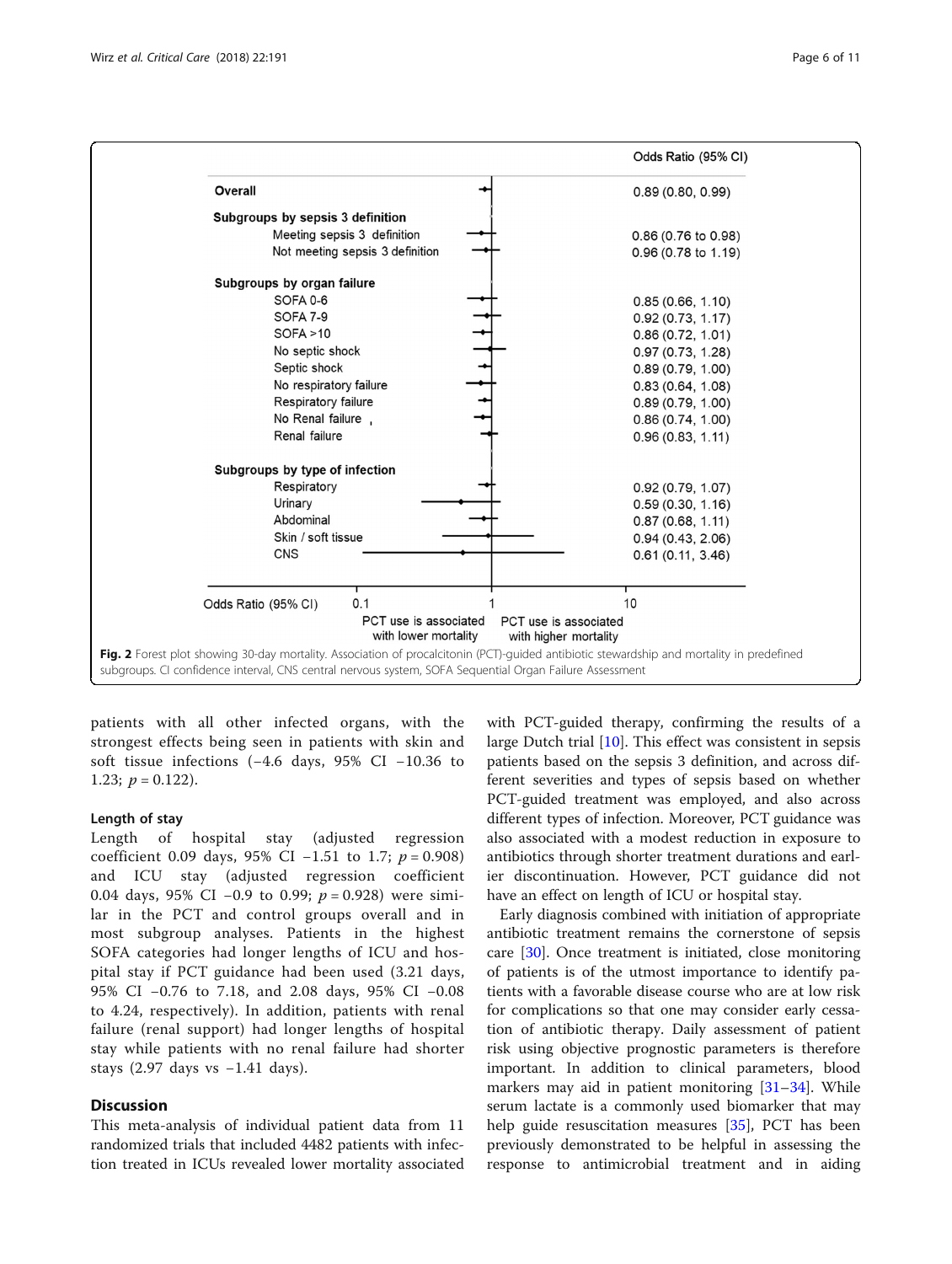## <span id="page-6-0"></span>Table 3 Clinical endpoints overall and stratified by sepsis severity and use of sepsis support

|                                                       | Control group<br>2230 | PCT group<br>2252              | Adjusted OR or difference<br>(95% CI) <sup>a</sup> , $p$ value | $p$ value<br>for<br>interaction |
|-------------------------------------------------------|-----------------------|--------------------------------|----------------------------------------------------------------|---------------------------------|
| Overall                                               |                       |                                |                                                                |                                 |
| Antibiotic therapy (days)                             | $10.4 \pm 9.7$        | $9.3 \pm 9.2$                  | $-1.19$ (-1.73 to -0.66), $p < 0.001$                          |                                 |
| 30-day mortality                                      | 529 (23.7%)           | 475 (21.1%)                    | 0.89 (0.8 to 0.99), $p = 0.03$                                 |                                 |
| Length of hospital stay (days)                        | $28.7 \pm 27.9$       | $28.6 \pm 27.9$                | 0.09 (-1.51 to 1.7), $p = 0.908$                               |                                 |
| Length of ICU stay (days)                             | $14.7 \pm 16.3$       | $14.8 \pm 16.5$                | 0.04 (-0.9 to 0.99), $p = 0.928$                               |                                 |
| Subgroup by sepsis definition                         |                       |                                |                                                                |                                 |
| Meeting sepsis 3 definition                           | 1630                  | 1605                           |                                                                |                                 |
| Antibiotic therapy (days)                             | $10.5 \pm 9.2$        | $9.3 \pm 8.9$                  | $-1.22$ (-1.82 to -0.62), $p < 0.001$                          | 0.915                           |
| 30-day mortality                                      | 397 (24.4%)           | 338 (21.1%)                    | 0.86 (0.76 to 0.98), $p = 0.022$                               | 0.388                           |
| Length of hospital stay (days)                        | $29.5 \pm 27.9$       | $29.6 \pm 29.4$                | 0.07 (-1.89 to 2.03), $p = 0.946$                              | 0.891                           |
| Length of ICU stay (days)                             | $14.1 \pm 15.5$       | $14.5 \pm 17.0$                | 0.37 (-0.74 to 1.48), $p = 0.51$                               | 0.246                           |
| Not meeting sepsis 3 definition                       | 600                   | 647                            |                                                                |                                 |
| Antibiotic therapy (days)                             | $10.2 \pm 10.9$       | $9.1 \pm 9.9$                  | $-1.13$ (-2.27 to 0.01), $p = 0.052$                           | 0.915                           |
| 30-day mortality                                      | 132 (22.0%)           | 137 (21.2%)                    | 0.96 (0.78 to 1.19), $p = 0.717$                               | 0.388                           |
| Length of hospital stay (days)                        | $26.4 \pm 27.9$       | $26.2 \pm 23.7$                | 0.16 (-2.53 to 2.84), $p = 0.909$                              | 0.891                           |
| Length of ICU stay (days)                             | $16.5 \pm 18.3$       | $15.6 \pm 15.2$                | $-0.82$ (-2.65 to 1.01), $p = 0.378$                           | 0.246                           |
| Subgroup by organ failure                             |                       |                                |                                                                |                                 |
| SOFA 0 to 6                                           | 763                   | 776                            |                                                                |                                 |
| Antibiotic therapy (days)                             | $10.9 \pm 10.3$       | $8.1 \pm 8.2$                  | $-2.62$ (-3.51 to -1.73), $p < 0.001$                          | < 0.001                         |
| 30-day mortality                                      | 105 (13.8%)           | 91 (11.7%)                     | 0.85 (0.66 to 1.1), $p = 0.227$                                | 0.991                           |
| Length of hospital stay (days)                        | $28.6 \pm 28.6$       | $26.8 \pm 25.8$                | $-1.96$ (-4.65 to 0.72), $p = 0.152$                           | 0.138                           |
| Length of ICU stay (days)                             | $12.9 \pm 16.7$       | $12.1 \pm 15.6$                | $-0.92$ (-2.52 to 0.69), $p = 0.263$                           | 0.083                           |
| SOFA 7 to 9                                           | 474                   | 445                            |                                                                |                                 |
| Antibiotic therapy (days)                             | $10.1 \pm 8.2$        | $10.2 \pm 9.4$                 | 0.01 (-1.1 to 1.11), $p = 0.988$                               | 0.003                           |
| 30-day mortality                                      | 112 (23.6%)           | 96 (21.6%)                     | 0.92 (0.73 to 1.17), $p = 0.512$                               | 0.601                           |
| Length of hospital stay (days)                        | $30.7 \pm 26.4$       | $29.4 \pm 25.9$                | $-1.14$ (-4.52 to 2.24), $p = 0.508$                           | 0.543                           |
| Length of ICU stay (days)                             | $14.0 \pm 14.3$       | $14.1 \pm 15.3$                | 0.23 (-1.66 to 2.12), $p = 0.813$                              | 0.862                           |
| SOFA 10 to 24                                         | 486                   | 486                            |                                                                |                                 |
| Antibiotic therapy (days)                             | $10.7 \pm 9.1$        | $10.0 \pm 8.8$                 | $-0.63$ (-1.71 to 0.45), $p = 0.256$                           | 0.125                           |
| 30-day mortality                                      | 190 (39.1%)           | 161 (33.1%)                    | 0.86 (0.72 to 1.01), $p = 0.065$                               | 0.576                           |
| Length of hospital stay (days)                        | $29.4 \pm 27.5$       | $32.6 \pm 35.5$                | 3.21 (-0.76 to 7.18), $p = 0.113$                              | 0.024                           |
| Length of ICU stay (days)                             | $15.6 \pm 15.4$       | $17.7 \pm 19.2$                | 2.08 (-0.08 to 4.24), $p = 0.059$                              | 0.036                           |
| No septic shock (no vasopressor use)                  | 495                   | 489                            |                                                                |                                 |
| Antibiotic therapy (days)                             | $11.2 \pm 9.9$        | $9.8 \pm 9.2$                  | $-1.35$ (-2.53 to -0.17), $p = 0.025$                          | 0.586                           |
| 30-day mortality                                      | 79 (16.0%)            | 76 (15.5%)                     | 0.97 (0.73 to 1.28), $p = 0.823$                               | 0.512                           |
| Length of hospital stay (days)                        | $24.9 \pm 26.3$       | $23.2 \pm 20.6$                | $-1.49$ (-4.35 to 1.38), $p = 0.309$                           | 0.258                           |
| Length of ICU stay (days)                             | $13.2 \pm 15.6$       | $12.7 \pm 14.2$                | $-0.43$ (-2.25 to 1.39), $p = 0.642$                           | 0.47                            |
| Septic shock (with vasopressor use)                   | 1593                  | 1606                           |                                                                |                                 |
| Antibiotic therapy (days)                             | $10.4 \pm 9.8$        | $9.3 \pm 9.4$                  | $-1.03$ (-1.68 to -0.39), $p = 0.002$                          | 0.586                           |
| 30-day mortality                                      | 420 (26.4%)           |                                | 0.89 (0.79 to 1), $p = 0.051$                                  | 0.512                           |
| Length of hospital stay (days)                        | $30.1 \pm 27.0$       | 376 (23.4%)<br>$30.6 \pm 26.3$ | 0.6 (-1.23 to 2.43), $p = 0.52$                                | 0.258                           |
|                                                       |                       |                                | 0.34 (-0.8 to 1.49), $p = 0.557$                               |                                 |
| Length of ICU stay (days)                             | $15.0 \pm 16.1$       | $15.4 \pm 17.0$                |                                                                | 0.47                            |
| No respiratory failure (invasive ventilation support) | 672                   | 651                            |                                                                |                                 |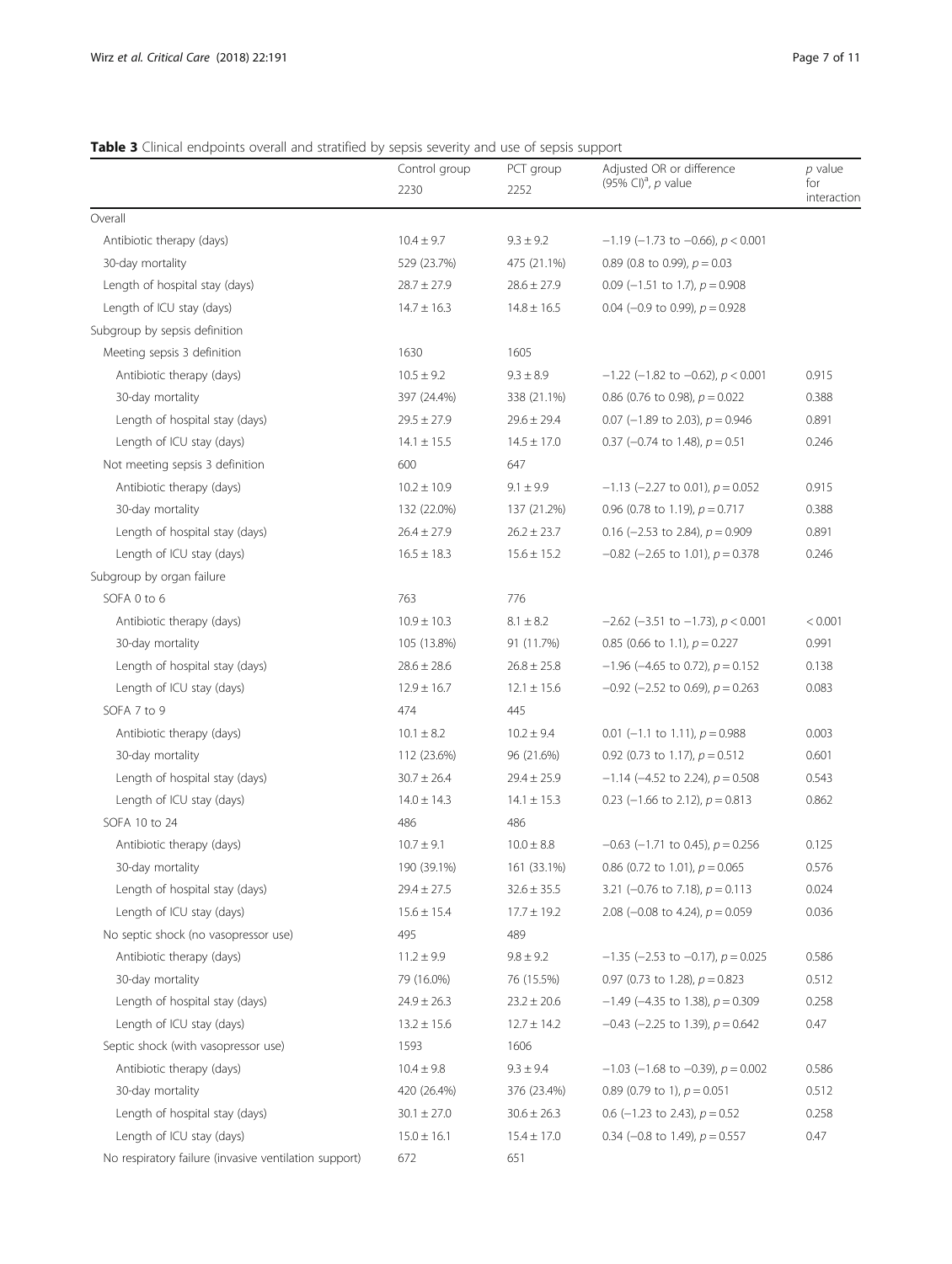Table 3 Clinical endpoints overall and stratified by sepsis severity and use of sepsis support (Continued)

|                                                    | Control group   | PCT group       | Adjusted OR or difference                | $p$ value<br>for<br>interaction |
|----------------------------------------------------|-----------------|-----------------|------------------------------------------|---------------------------------|
|                                                    | 2230            | 2252            | (95% CI) <sup>a</sup> , p value          |                                 |
| Antibiotic therapy (days)                          | $11.0 \pm 11.4$ | $9.5 \pm 9.6$   | $-1.43$ (-2.49 to $-0.37$ ), $p = 0.008$ | 0.467                           |
| 30-day mortality                                   | 104 (15.5%)     | 83 (12.7%)      | 0.83 (0.64 to 1.08), $p = 0.158$         | 0.633                           |
| Length of hospital stay (days)                     | $25.4 \pm 21.7$ | $25.3 \pm 23.3$ | $-0.01$ (-2.33 to 2.31), $p = 0.993$     | 0.788                           |
| Length of ICU stay (days)                          | $11.7 \pm 13.5$ | $12.4 \pm 14.2$ | 0.53 ( $-$ 0.86 to 1.92), $p = 0.456$    | 0.433                           |
| Respiratory failure (invasive ventilation support) | 1434            | 1478            |                                          |                                 |
| Antibiotic therapy (days)                          | $10.2 \pm 9.0$  | $9.2 \pm 9.2$   | $-1.09$ (-1.73 to -0.45), $p = 0.001$    | 0.467                           |
| 30-day mortality                                   | 401 (28.0%)     | 373 (25.2%)     | 0.89 (0.79 to 1), $p = 0.058$            | 0.633                           |
| Length of hospital stay (days)                     | $30.9 \pm 30.9$ | $30.3 \pm 26.0$ | $-0.39$ (-2.42 to 1.65), $p = 0.708$     | 0.788                           |
| Length of ICU stay (days)                          | $16.2 \pm 17.5$ | $16.0 \pm 17.5$ | $-0.3$ (-1.56 to 0.95), $p = 0.637$      | 0.433                           |
| No renal replacement therapy                       | 1463            | 1495            |                                          |                                 |
| Antibiotic therapy (days)                          | $9.4 \pm 9.2$   | $8.4 \pm 8.6$   | $-1.02$ (-1.64 to -0.39), p = 0.001      | 0.475                           |
| 30-day mortality                                   | 301 (20.6%)     | 265 (17.7%)     | 0.86 (0.74 to 1), $p = 0.046$            | 0.553                           |
| Length of hospital stay (days)                     | $29.8 \pm 31.1$ | $28.4 \pm 25.5$ | $-1.41$ (-3.4 to 0.59), $p = 0.168$      | 0.026                           |
| Length of ICU stay (days)                          | $14.6 \pm 17.4$ | $14.1 \pm 15.9$ | $-0.64$ (-1.82 to 0.53), $p = 0.284$     | 0.077                           |
| Renal replacement therapy                          | 767             | 757             |                                          |                                 |
| Antibiotic therapy (days)                          | $12.3 \pm 10.2$ | $10.9 \pm 10.0$ | $-1.45$ (-2.44 to -0.46), $p = 0.004$    | 0.475                           |
| 30-day mortality                                   | 228 (29.7%)     | 210 (27.7%)     | 0.96 (0.83 to 1.11), $p = 0.584$         | 0.553                           |
| Length of hospital stay (days)                     | $26.6 \pm 20.5$ | $29.1 \pm 32.2$ | 2.97 (0.31 to 5.63), $p = 0.028$         | 0.026                           |
| Length of ICU stay (days)                          | $14.9 \pm 14.0$ | $16.2 \pm 17.5$ | 1.43 (-0.16 to 3.02), $p = 0.079$        | 0.077                           |

Values are presented as mean  $\pm$  standard deviation or  $n$  (%) as appropriate

CI confidence interval, ICU intensive care unit, OR odds ratio, PCT procalcitonin, SOFA Sequential Organ Failure Assessment<br><sup>a</sup> Multivariable hierarchical regression with outcome of interest as dependent variable and trial

antibiotic stewardship decisions [[36](#page-10-0)–[38](#page-10-0)]. Based on multiple randomized trials integrated in an aggregate patient data meta-analysis, the US Food and Drug Administration (FDA) has recently approved the PCT assay for the purpose of guiding antibiotic therapy in the context of sepsis [[18](#page-10-0), [39\]](#page-10-0). However, since sepsis is not a well-defined disease but a heterogenous syndrome arising from different possible organs being infected and with different clinical presentations based on severity, the question of safety and efficacy of PCT guidance in patients with sepsis overall, and in subgroups based on severity and organs involved, is relevant. In this context, our finding that lower mortality and shorter antibiotic courses are associated with PCT-guided care is reassuring.

We have recently published a similar individual patient data meta-analysis looking at patients with different types and severities of respiratory infections [[20,](#page-10-0) [40](#page-10-0)]. Similar to what was seen in the current analysis, patients with respiratory infections also benefited from PCT-guided therapy, experiencing lower mortality and needing significantly reduced antibiotic exposure. The current analysis further expands these findings, also showing similar effects in subgroups of other types of infections—an analysis that was not possible in all previous meta-analyses based on aggregate data. While the effects seem similar between different subgroups, we did not find PCT to be associated with reduced antibiotic use in patients with abdominal infections and those with renal impairment. It is possible that, in these two patient groups, the PCT kinetics are impaired by bacterial translocation due to mucositis even if the initial infection has resolved, and by the slower decline of PCT in patients with renal impairment. Additional investigations will be needed to understand whether PCT algorithms require further adaptation in these two patient groups.

Although we have no definitive explanations for the positive effects of PCT-guided antibiotic treatment on mortality, several mechanisms seem plausible. First, PCT provides additional prognostic information in patients with sepsis and may influence site-of-care decisions and timing of discharge [\[17](#page-10-0)]. The MOSES study investigating PCT kinetics over 72 h in several US emergency departments validated the prognostic potential of PCT independent of other prognostic scores [[4\]](#page-9-0). Hence, early identification of treatment nonresponders has the potential to prevent adverse events, although this was not true in the PASS trial, a study investigating whether escalation of diagnostic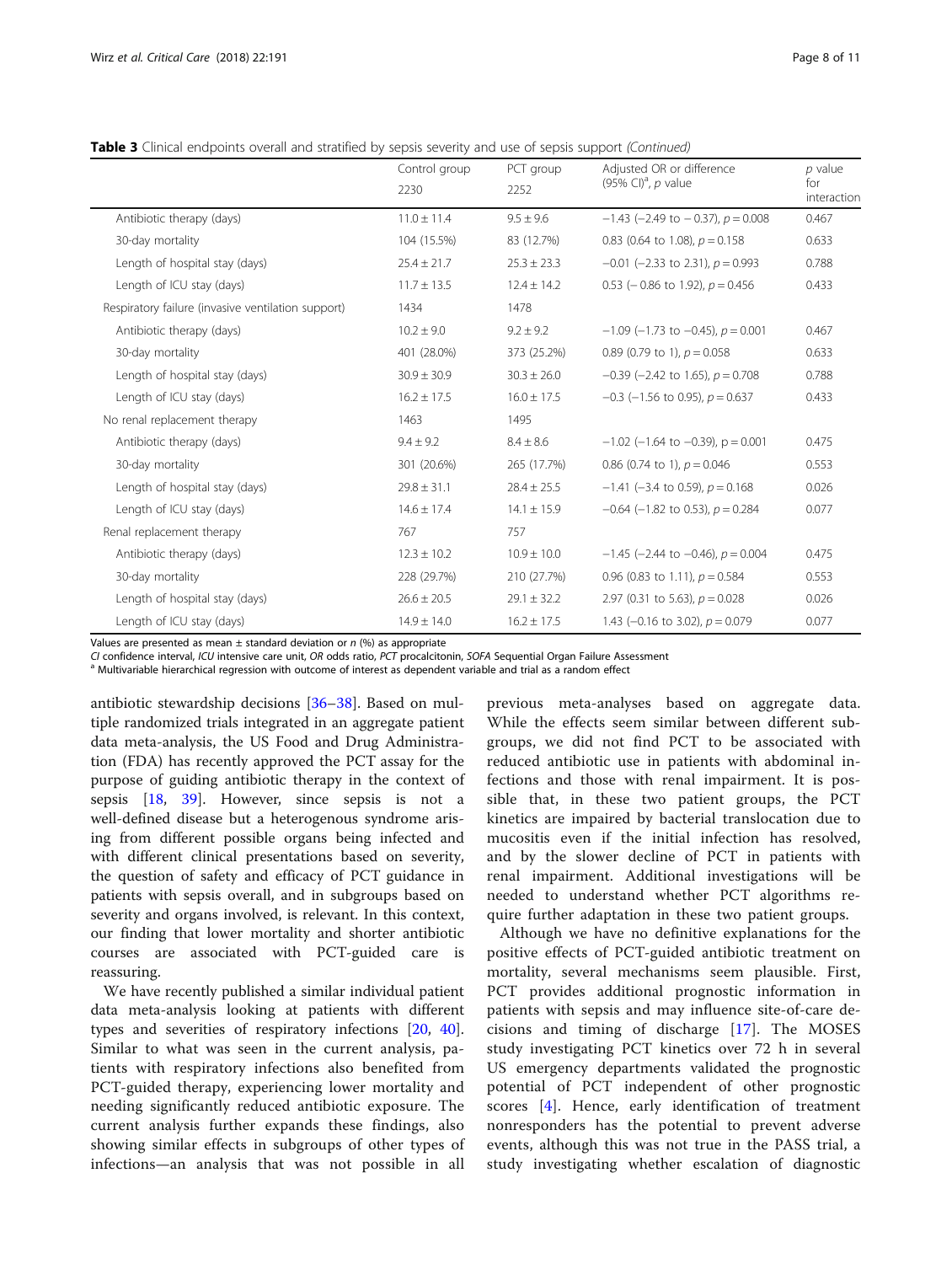<span id="page-8-0"></span>Table 4 Clinical endpoints stratified by type of infection

|                                                          | Control group   | PCT group       | Adjusted OR or difference (95% CI) <sup>a</sup> , p value | $p$ value for interaction |
|----------------------------------------------------------|-----------------|-----------------|-----------------------------------------------------------|---------------------------|
| Subgroup by type of infection (suspected infection site) |                 |                 |                                                           |                           |
| Respiratory                                              | 1101            | 1102            |                                                           |                           |
| Antibiotic therapy (days)                                | $9.9 \pm 7.8$   | $8.5 \pm 7.8$   | $-1.36$ (-1.99 to -0.73), $p < 0.001$                     | 0.582                     |
| 30-day mortality                                         | 262 (23.8%)     | 243 (22.1%)     | 0.92 (0.79 to 1.07), $p = 0.299$                          | 0.466                     |
| Length of hospital stay (days)                           | $28.2 \pm 27.7$ | $27.7 \pm 24.7$ | $-0.21$ (-2.36 to 1.94), $p = 0.849$                      | 0.668                     |
| Length of ICU stay (days)                                | $15.1 \pm 16.6$ | $15.3 \pm 17.5$ | 0.19 (-1.24 to 1.61), $p = 0.798$                         | 0.858                     |
| Urinary                                                  | 129             | 118             |                                                           |                           |
| Antibiotic therapy (days)                                | $12.5 \pm 12.4$ | $11.0 \pm 12.2$ | $-1.62$ (-4.6 to 1.36), $p = 0.286$                       | 0.786                     |
| 30-day mortality                                         | 21 (16.3%)      | 11 (9.3%)       | 0.59 (0.3 to 1.16), $p = 0.128$                           | 0.215                     |
| Length of hospital stay (days)                           | $29.5 \pm 25.4$ | $25.1 \pm 21.7$ | $-4.08$ (-9.7 to 1.54), $p = 0.154$                       | 0.209                     |
| Length of ICU stay (days)                                | $14.3 \pm 20.5$ | $11.2 \pm 13.6$ | $-2.49$ (-6.68 to 1.7), $p = 0.244$                       | 0.123                     |
| Abdominal                                                | 417             | 391             |                                                           |                           |
| Antibiotic therapy (days)                                | $10.5 \pm 10.6$ | $11.0 \pm 11.9$ | 0.55 (-0.96 to 2.06), $p = 0.477$                         | 0.005                     |
| 30-day mortality                                         | 109 (26.1%)     | 89 (22.8%)      | 0.87 (0.68 to 1.11), $p = 0.266$                          | 0.821                     |
| Length of hospital stay (days)                           | $30.5 \pm 27.7$ | $32.1 \pm 27.8$ | 1.62 (-2.18 to 5.41), $p = 0.404$                         | 0.361                     |
| Length of ICU stay (days)                                | $15.1 \pm 15.3$ | $15.7 \pm 16.4$ | 0.42 (-1.76 to 2.6), $p = 0.704$                          | 0.634                     |
| Skin/soft tissue                                         | 41              | 32              |                                                           |                           |
| Antibiotic therapy (days)                                | $12.9 \pm 15.8$ | $8.6 \pm 8.5$   | $-4.57$ (-10.36 to 1.23), p = 0.122                       | 0.159                     |
| 30-day mortality                                         | 11 (27%)        | 8 (25%)         | 0.94 (0.43 to 2.06), $p = 0.874$                          | 0.918                     |
| Length of hospital stay (days)                           | $26.0 \pm 25.8$ | $20.9 \pm 23.4$ | $-4.17$ (-15.4 to 7.06), $p = 0.467$                      | 0.442                     |
| Length of ICU stay (days)                                | $10.4 \pm 9.4$  | $10.9 \pm 12.7$ | 0.83 (-4.18 to 5.84), $p = 0.747$                         | 0.916                     |
| Central nervous system                                   | 35              | 38              |                                                           |                           |
| Antibiotic therapy (days)                                | $11.7 \pm 7.7$  | $10.4 \pm 7.7$  | $-1.7$ (-5.04 to 1.63), $p = 0.317$                       | 0.958                     |
| 30-day mortality                                         | 3(9%)           | 2(5%)           | 0.61 (0.11 to 3.46), $p = 0.58$                           | 0.692                     |
| Length of hospital stay (days)                           | $31.3 \pm 22.8$ | $30.8 \pm 25.7$ | $-0.44$ (-11.48 to 10.6), $p = 0.938$                     | 0.954                     |
| Length of ICU stay (days)                                | $10.8 \pm 14.0$ | $13.7 \pm 13.1$ | 2.91 (-3.22 to 9.04), $p = 0.352$                         | 0.457                     |

Values are presented as mean  $\pm$  standard deviation or n (%) as appropriate

CI confidence interval, ICU intensive care unit, OR odds ratio, PCT procalcitonin

aMultivariable hierarchical regression with outcome of interest as dependent variable and trial as a random effect

and therapeutic measures based on high PCT levels would decrease mortality [[41\]](#page-10-0). Second, prolonged antibiotic exposure has a toxic effect and thus may increase risk of treatment failure in control patients [[42,](#page-10-0) [43](#page-10-0)]. Unexpected PCT results may also prompt physicians to further examine patients and look for additional explanations and illnesses. Finally, several observational studies have reported lower mortality and risk of treatment failure associated with early antibiotic de-escalation in patients with sepsis, although pathophysiological mechanisms are incompletely understood [\[37](#page-10-0), [44\]](#page-10-0).

This analysis is based on a comprehensive literature search and retrieval of all relevant trials and a network that permitted inclusion of individual patient data from most eligible trials. We also standardized definitions across trials and were able to perform appropriate subgroup analyses looking at different sepsis

severities and types of infection. Limitations of this analysis include incomplete adherence to the PCT algorithm among the included trials, exclusion of immunocompromised patients in most trials, and heterogeneity among trials with regard to patient populations and follow-up of patients. In addition, cost-effectiveness analyses need to be undertaken to determine whether using PCT-guided care is a cost-effective intervention [[45\]](#page-10-0).

# Conclusion

In conclusion, PCT-guided antibiotic treatment in ICU patients with infection results in improved survival and shorter antibiotic treatment duration. Effects were similar in sepsis patients and among subgroups based on sepsis severity, sepsis treatment modalities, and type of infection. Whether the reduction in antibiotic exposure fully explains the mortality effects seen in our data needs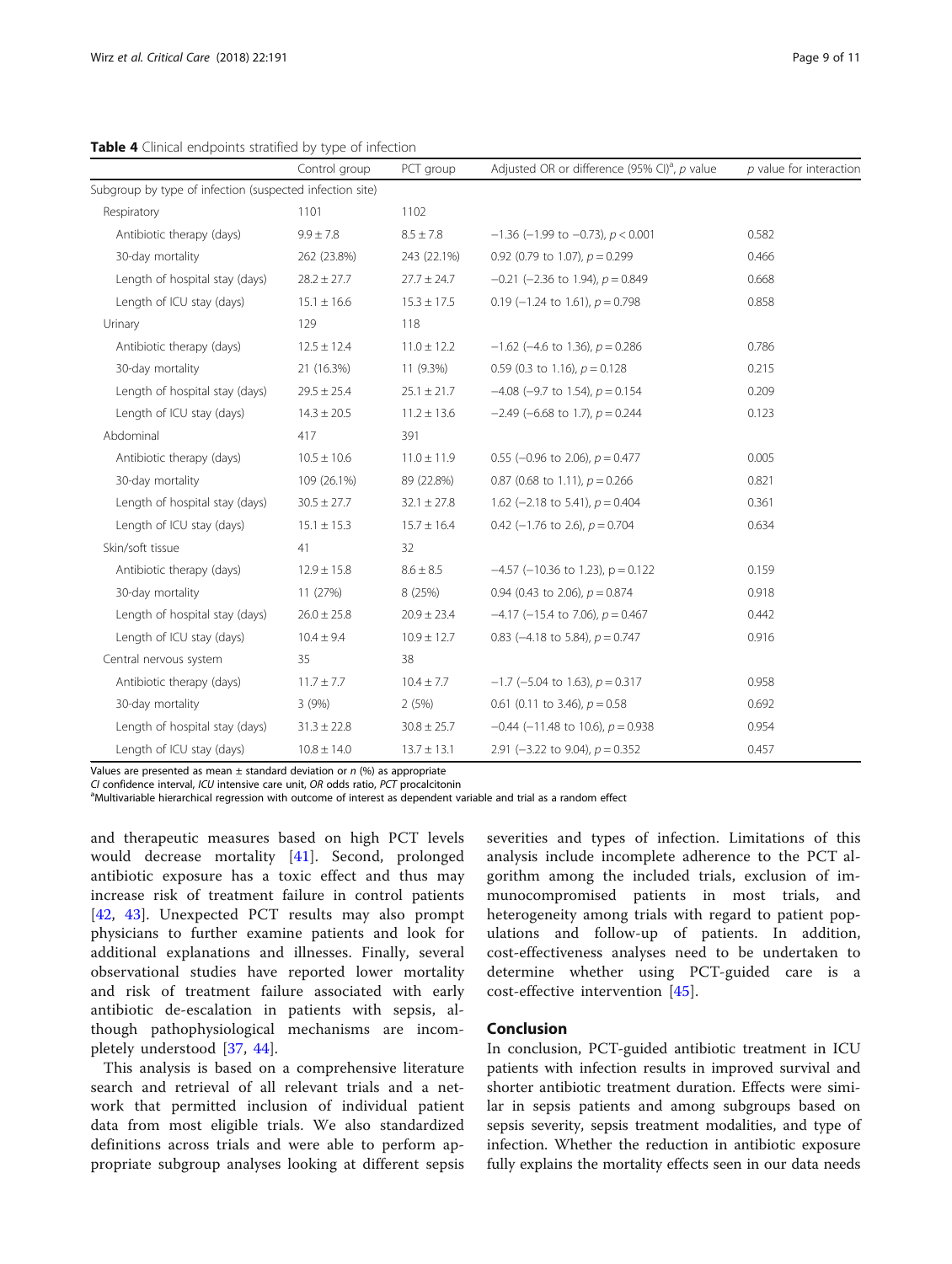<span id="page-9-0"></span>to be investigated in future trials. These findings have substantial clinical and public health implications.

## Additional file

[Additional file 1:](https://doi.org/10.1186/s13054-018-2125-7) Figure S1. Assessment of risk of bias in included trials. Figure S2. Forrest plot based on aggregate data. Figure S3. Funnel plots regarding possible publication bias. (PDF 57 kb)

#### Acknowledgements

We thank all patients involved in the individual trials and the investigators for sharing their data. Assistance with the preparation of the manuscript was provided by Prasad Kulkarni, PhD, CMPP of Asclepius Medical Communications LLC, Ridgewood, NJ, USA and was funded by BioMérieux Inc.

#### Funding

This work was made possible by an unrestricted research grant from BioMérieux Inc.

#### Availability of data and materials

Data of the individual trials are available upon reasonable request based on the authorization of principal investigators of the trials.

## Authors' contributions

PS, YW, and MAM performed the literature search and all analyses included in this report and wrote the first draft. All authors shared trial data, gave critical feedback on the manuscript, and approved the final version for submission. PS had full access to all of the data in the study and takes responsibility for the integrity of the data and the accuracy of the data analysis. PS and BM oversaw the study and act as guarantors.

#### Ethics approval and consent to participate

All trial included in the meta-analysis enrolled patients providing informed consent and had approval from their institutional review boards.

#### Consent for publication

Not applicable.

#### Competing interests

BioMérieux Inc. provided an unrestricted research grant to conduct this analysis. However, no personnel from the company were involved in the conduct of the analysis or in the preparation of the manuscript. PS and BM have received support from Thermo-Fisher and BioMérieux to attend meetings and fulfill speaking engagements. BM has also served as a consultant to BioMérieux and Thermo-Fisher. SS has received lecture fees and research support from Thermo-Fisher. CEL has received lecture fees from Brahms and Merck Sharp & Dohme-Chibret. JC has received consulting and lecture fees from Pfizer, Brahms, Wyeth, Johnson & Johnson, Nektar-Bayer, and Arpida. MW has received consulting and lectures fees from Merck Sharp & Dohme-Chibret, Janssen-Cilag, Gilead, Astellas, Sanofi, and Thermo-Fisher. YS has received unrestricted research grants from Thermo-fisher, BioMérieux, Orion Pharma, and Pfizer. The remaining authors declare that they have no competing interests.

## Publisher's Note

Springer Nature remains neutral with regard to jurisdictional claims in published maps and institutional affiliations.

#### Author details

<sup>1</sup>Medical University Department, Kantonsspital Aarau, Tellstrasse, CH-5001 Aarau, Switzerland. <sup>2</sup>Faculty of Medicine, University of Basel, Basel, Switzerland. <sup>3</sup>Service de Réanimation Médicale, Université Paris 7-Denis-Diderot, AP-HP, Paris, France. <sup>4</sup>Service de Réanimation Médicale, Université Paris 6-Pierre-et-Marie-Curie, Paris, France. <sup>5</sup>Département d'Epidémiologie Biostatistique et Recherche Clinique, AP-HP, Hôpitaux Universitaires Paris Nord Val de Seine, Paris, France. <sup>6</sup>Department of Anesthesiology and Intensive Care Medicine, Krankenhaus Dueren, Dueren,

Germany.<sup>7</sup> Department of Intensive Care, Hospital das Clinicas da Universidade Federal de Minas Gerais, Belo Horizonte, Brazil. <sup>8</sup>Critical Care Department, Hôpital Raymond Poincaré, Assistance Publique - Hôpitaux de Paris, Garches, France. <sup>9</sup>Department of Anesthesiology and Intensive Care Medicine, Jena University Hospital, Jena, Germany. <sup>10</sup>Department of General Intensive Care, University Hospital of Liege, Domaine universitaire de Liège, Liege, Belgium. 11University Medical Centre, University of Groningen, Groningen, The Netherlands. 12University Medical Center Utrecht, Utrecht, The Netherlands. <sup>13</sup>Laboratory for Critical Care Research, Critical Care Unit, Hospital Israelita Albert Einstein, São Paulo, Brazil. <sup>14</sup>Department of Internal Medicine, School of Medicine, Universidade Federal de Minas Gerais, Belo Horizonte, Brazil. <sup>15</sup>Critical Care and Peri-operative Medicine, Monash Health, Melbourne, Australia. <sup>16</sup>Faculty of Medicine Nursing and Health Sciences, School of Clinical Sciences, Monash University, Melbourne, Australia. <sup>17</sup>Elisabeth Tweesteden Hospital, Tilburg, The Netherlands. <sup>18</sup>Medisch Spectrum Twente, Enschede, The Netherlands. <sup>19</sup>VU University Medical Centre, Amsterdam, The Netherlands.

## Received: 2 June 2018 Accepted: 10 July 2018 Published online: 15 August 2018

#### References

- 1. Shehabi Y, Sterba M, Garrett PM, Rachakonda KS, Stephens D, Harrigan P, Walker A, Bailey MJ, Johnson B, Millis D, et al. Procalcitonin algorithm in critically ill adults with undifferentiated infection or suspected sepsis. A randomized controlled trial. Am J Respir Crit Care Med. 2014;190(10): 1102–10.
- 2. Rhodes A, Evans LE, Alhazzani W, Levy MM, Antonelli M, Ferrer R, Kumar A, Sevransky JE, Sprung CL, Nunnally ME, et al. Surviving Sepsis Campaign: international guidelines for management of sepsis and septic shock: 2016. Intensive Care Med. 2017;43(3):304–77.
- 3. Kumar A, Ellis P, Arabi Y, Roberts D, Light B, Parrillo JE, Dodek P, Wood G, Kumar A, Simon D, et al. Initiation of inappropriate antimicrobial therapy results in a fivefold reduction of survival in human septic shock. Chest. 2009; 136(5):1237–48.
- 4. Schuetz P, Birkhahn R, Sherwin R, Jones AE, Singer A, Kline JA, Runyon MS, Self WH, Courtney DM, Nowak RM, et al. Serial procalcitonin predicts mortality in severe sepsis patients: results from the multicenter procalcitonin MOnitoring SEpsis (MOSES) study. Crit Care Med. 2017;45(5):781–9.
- 5. Wacker C, Prkno A, Brunkhorst FM, Schlattmann P. Procalcitonin as a diagnostic marker for sepsis: a systematic review and meta-analysis. Lancet Infect Dis. 2013;13(5):426–35.
- 6. Mitsuma SF, Mansour MK, Dekker JP, Kim J, Rahman MZ, Tweed-Kent A, Schuetz P. Promising new assays and technologies for the diagnosis and management of infectious diseases. Clin Infect Dis. 2013;56(7):996–1002.
- 7. Annane D, Maxime V, Faller JP, Mezher C, Clec'h C, Martel P, Gonzales H, Feissel M, Cohen Y, Capellier G, et al. Procalcitonin levels to guide antibiotic therapy in adults with non-microbiologically proven apparent severe sepsis: a randomised controlled trial. BMJ Open. 2013;3(2):112-15.
- 8. Bloos F, Trips E, Nierhaus A, Briegel J, Heyland DK, Jaschinski U, Moerer O, Weyland A, Marx G, Grundling M, et al. Effect of sodium selenite administration and procalcitonin-guided therapy on mortality in patients with severe sepsis or septic shock: a randomized clinical trial. JAMA Intern Med. 2016;176(9):1266–76.
- 9. Bouadma L, Luyt CE, Tubach F, Cracco C, Alvarez A, Schwebel C, Schortgen F, Lasocki S, Veber B, Dehoux M, et al. Use of procalcitonin to reduce patients' exposure to antibiotics in intensive care units (PRORATA trial): a multicentre randomised controlled trial. Lancet. 2010;375(9713):463–74.
- 10. de Jong E, van Oers JA, Beishuizen A, Vos P, Vermeijden WJ, Haas LE, Loef BG, Dormans T, van Melsen GC, Kluiters YC, et al. Efficacy and safety of procalcitonin guidance in reducing the duration of antibiotic treatment in critically ill patients: a randomised, controlled, open-label trial. Lancet Infect Dis. 2016;16(7):819–27.
- 11. Deliberato RO, Marra AR, Sanches PR, Martino MD, Ferreira CE, Pasternak J, Paes AT, Pinto LM, dos Santos OF, Edmond MB. Clinical and economic impact of procalcitonin to shorten antimicrobial therapy in septic patients with proven bacterial infection in an intensive care setting. Diagn Microbiol Infect Dis. 2013;76(3):266–71.
- 12. Hochreiter M, Schroeder S. Procalcitonin-based algorithm. Management of antibiotic therapy in critically ill patients. Anaesthesist. 2011;60(7):661–73.